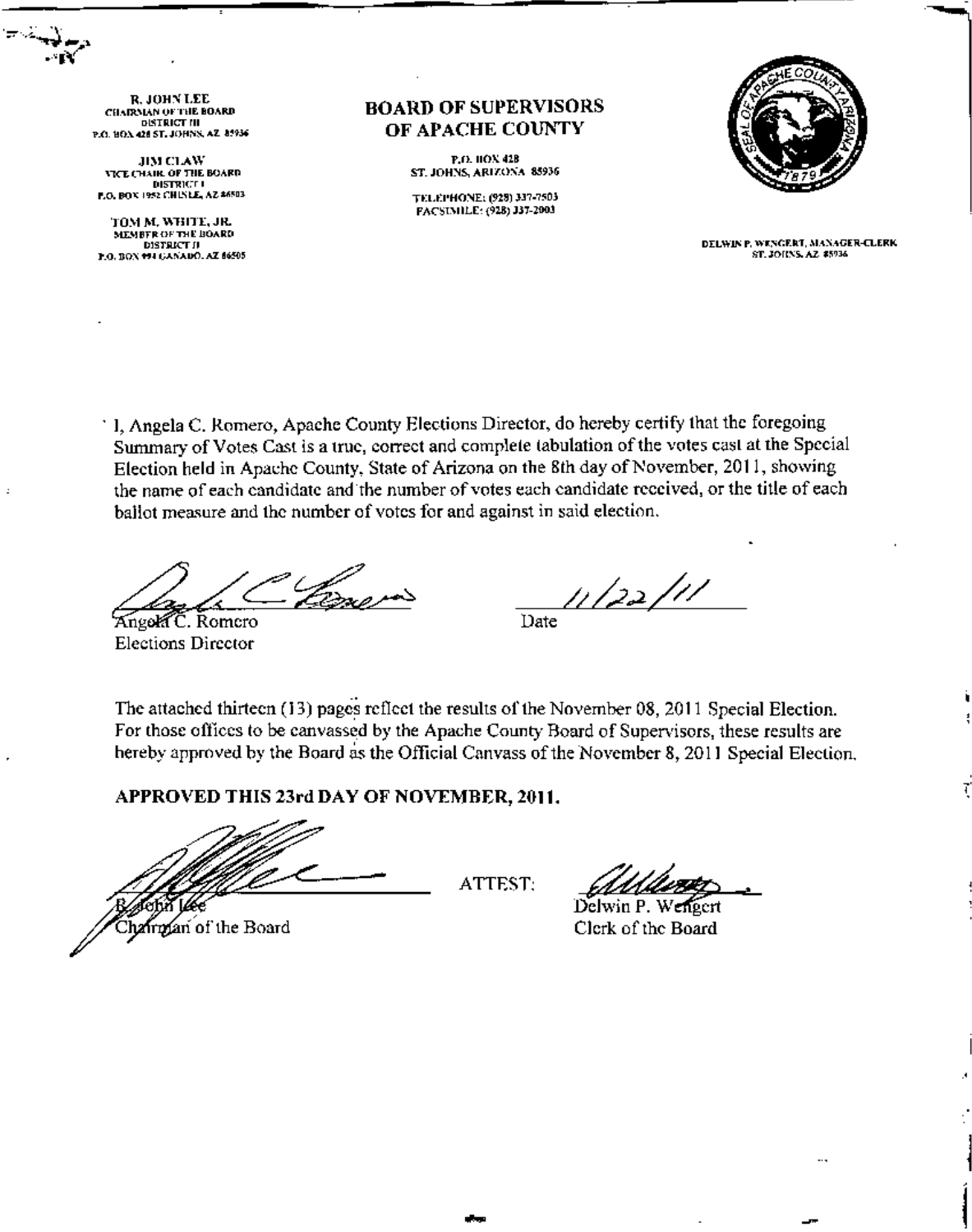| <b>Election Summary Report</b><br>2011 November Special Election<br>Summary For Jurisdiction Wide, All Counters, All Races<br>OFFICIAL RESULTS |                                             |         |  |  |
|------------------------------------------------------------------------------------------------------------------------------------------------|---------------------------------------------|---------|--|--|
| Registered Voters 45248 - Cards Cast 7096 15.68%                                                                                               | Num. Report Precinct 45 - Num. Reporting 45 | 100.00% |  |  |
| Apache County Levy Question                                                                                                                    | Total                                       |         |  |  |
| Number of Precincts                                                                                                                            | 45                                          |         |  |  |
| Precincts Reporting                                                                                                                            | 45                                          | 100.0%  |  |  |
| Times Counted                                                                                                                                  | 7096/45248                                  | 15.7%   |  |  |
| Total Votes                                                                                                                                    | 6909                                        |         |  |  |
| YES                                                                                                                                            | 2124                                        | 30.74%  |  |  |
| NO                                                                                                                                             | 4785                                        | 69.26%  |  |  |

Ŕ

| Round Valley Override      |                              |         |
|----------------------------|------------------------------|---------|
|                            | 'Fotal                       |         |
| Number of Precincts        |                              |         |
| <b>Precincts Reporting</b> |                              | 100.0 % |
| <b>Times Counted</b>       | 1586/4124                    | 38.5%   |
| Total Votes                | 1491 -<br>ъ.                 |         |
| <b>YES</b>                 | 11 D<br>$\sim$ $\sim$<br>639 | 42.86%  |
| NO                         | 852                          | 57.14%  |
| .                          |                              |         |

.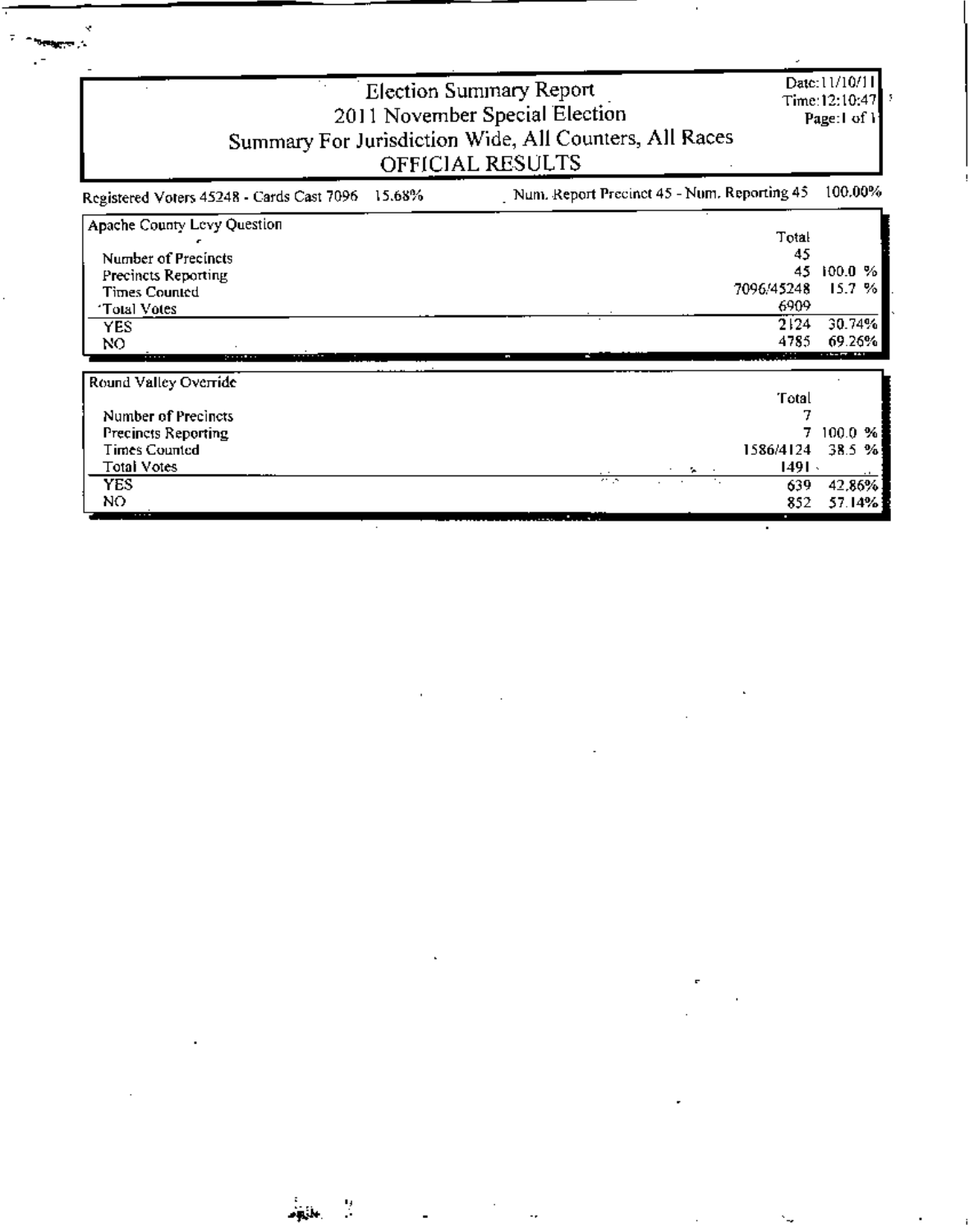Date: 11/10/11 Time:12:11:01<br>Page:1 of 12

الوقدي

TURN OUT

|                                                               | Reg.         | Cards      | %              |
|---------------------------------------------------------------|--------------|------------|----------------|
|                                                               | Voters       | Cast       | Turnout        |
| ť                                                             |              |            |                |
| Jurisdiction Wide                                             |              |            |                |
| 02 Alpine - Prec #: 02.1 / 02.2 / 02.3 / 02.4<br>Polling      | 349          | 45         | 12.89%         |
| Early                                                         | 349          | 138        | 39.54%         |
| Provisional                                                   | 349          | 0          | $0.00\%$       |
| Trast                                                         | 349          | 185        | 52.44%         |
| 03 Canyon De Chelly - Prec #: 03.1                            |              |            |                |
| Polling                                                       | 3198         | 59         | 1.84%          |
| Early                                                         | 3198         | 125        | 3.91%          |
| Provisional                                                   | 3198         | 1          | 0.03%          |
| Total<br>05 Chinie - Prec #: 05.1                             | 3198         | 185        | 5.78%          |
| Polling                                                       | 1789         | 27         | 1,51%          |
| Early                                                         | 1789         | RO.        | 4.47%          |
| Provisional                                                   | 1789         | 7          | 0.39%          |
| Total                                                         | 1789.        | 114        | 6.37%          |
| 09 Concho - Prec #: 09.1 / 09.2 / 09.3                        |              |            |                |
| Polline                                                       | 1536         | 140        | 9.11%          |
| Early                                                         | 1536         | 528        | 34.31%         |
| Provisional                                                   | ES36.        | 12         | 0.78%          |
| Total                                                         | 1536         | 680        | 44.27%         |
| 10 Cornfields - Prec #: 10.1                                  |              |            |                |
| Polling                                                       | 698          | 71         | 10.17%         |
| Early<br>Provisional                                          | 698          | 27         | 3.87%          |
| Total                                                         | 698<br>691.  | 4          | 0.57%          |
| $\textsf{H}$ Cottonwood - Prec #; $\textsf{H}$ , $\textsf{H}$ |              | 102        | 14.61%         |
| ۰κ<br>Polling                                                 | 1244         | 68         | 5.47%          |
| Eurly                                                         | 1244         | 68         | 5 47%          |
| Provisionall                                                  | 1244         | 4          | 0.32%          |
| Total                                                         | 1244         | 140        | 11.25%         |
| 12 Coronado - Prec # 12.1 / 12.2                              |              |            |                |
| Polling                                                       | B80          | 102        | 11.59%         |
| Early                                                         | 880          | 190        | 21.59%         |
| Provisional                                                   | 880          | 3          | $0.34\%$       |
| Total                                                         | 880          | 295        | 33.52%         |
| 13 Denneliotso - Prec #; 13.1<br>Polling                      |              |            |                |
| Early                                                         | 1046         | 62         | 5.93%          |
| Provisional                                                   | 1046<br>1046 | 20         | 1.91%          |
| Total                                                         | 1046         | 2<br>84    | 0.19%<br>8.03% |
| 16 Eagar - Prec #: 16.1 / 16.2                                |              |            |                |
| Polling                                                       | 1135         | 190        | 16 74%)        |
| Early                                                         | 1135         | 288        | 25.37%         |
| Provisiunal                                                   | 1135         | 13         | 1.15%          |
| Total                                                         | 1135         | 491        | 43.26%         |
| 17 Flat Top - Prec #: 17,   / 17.2 / 17.3                     |              |            |                |
| Polling,                                                      | 898          | 126        | 14.03%         |
| Early                                                         | 898          | 177        | 19.71%         |
| Provisional<br>ò.<br>Total                                    | 89R          | 5.         | 0.56%          |
| 19 Fort Definner - Pree#; 19.1                                | 393          | 308)       | 34 30%         |
| Polling                                                       |              |            |                |
| Early                                                         | 2759         | 104        | 3.77%          |
| Provisional                                                   | 2759<br>2759 | l 18       | 5.73%          |
| 'Fotal                                                        | 2759         | 10.<br>272 | 0.36%<br>9.86% |
| 22 Ganado North - Prec #: 22.1                                |              |            |                |
| Polling                                                       | 755          | 24         | 3 18%          |
| Early                                                         | - 55         | 34         | 4.50%          |

√.

j.

**Service**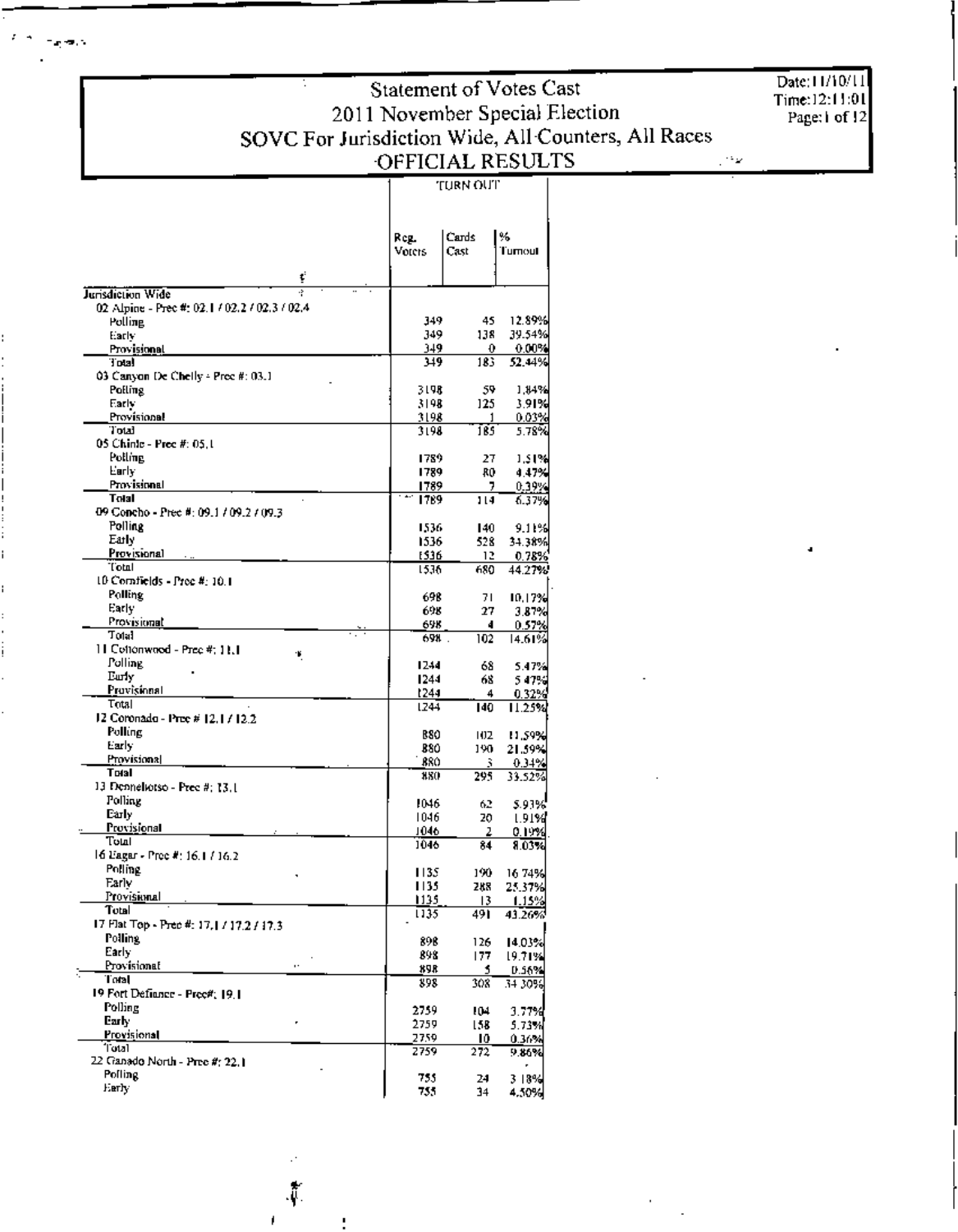Date: 11/10/11 Time:12:11:01<br>Page:2 of 12

|                                                | keg.<br>Voters | Cards<br>Cast              | ₩<br>Turnout     |
|------------------------------------------------|----------------|----------------------------|------------------|
|                                                |                |                            |                  |
| Provisional<br>Total                           | 73 J<br>755    | 0<br>58                    | 0.00%<br>7.68%   |
| 23 Ganado South - Prec #: 23.1                 |                |                            |                  |
| Polling                                        | 1006           | 39                         | $3.88\%$         |
| Farly                                          | 1006.          | 47                         | 4.67%            |
| Provisional                                    | 1006           | 6                          | 0.60%            |
| Total<br>25 Green - Prec #: 25.1 / 25.2 / 25.3 | 1006           | 92                         | 9.15%            |
| Polling                                        | 150            | 18                         | 12.00%           |
| Early                                          | 150            | 53                         | 35.33%           |
| $\ddot{\phantom{a}}$<br>Provisional            | 150            | л.                         | 0.67%            |
| Total                                          | 150            | 72                         | 48.00%           |
| 27 Houck - Prec #; 27,1                        |                |                            |                  |
| Polling                                        | 1005           | 46                         | 4.58%            |
| Early<br>Provisional                           | 1005.          | 71                         | 7 DG%            |
| Tutal                                          | 1005.<br>1005  | 3<br>120                   | 0.30%<br>11.94%  |
| 29 Kinlichee - Prec #; 29,1 / 29,2 / 29,3      |                |                            |                  |
| Polling                                        | 925            | 70                         | 7.57%            |
| Early                                          | 925            | 51                         | 5.51%            |
| Provisional                                    | 925            | 7.                         | 0.76%            |
| Total                                          | 925            | 128                        | 13.84%           |
| 31 Klagetoh - Prec #: 31.1 / 31.2              |                |                            |                  |
| Polling<br>Early                               | 774            | 66                         | 8.47%            |
| Provisional                                    | 779<br>779     | 54<br>8                    | 6.93%<br>1.03%   |
| Total                                          | 779            | 128                        | 16.43%           |
| 33 Eukachukai - Prec #: 33.1 / 33.2            |                |                            |                  |
| Polling                                        | 1699           | 55                         | 3.24%            |
| Early                                          | 1699           | 27                         | 1.59%            |
| Provisional                                    | 1699           | 2                          | 0.12%            |
| Total                                          | 1699           | 84                         | 4.94%            |
| 35 Lupton - Prec #: 35,1<br>Polling            | 658            | 32                         | 4.86%            |
| Early                                          | 658            | 38                         | 5.78%            |
| Provisional                                    | 658            | 7                          | 1.06%            |
| Total                                          | 658            | 77                         | 11.70%           |
| 37 McNary - Prec #: 37,1                       |                |                            |                  |
| Polling                                        | 14.1           | 6                          | 4.14%            |
| Early                                          | 14.            | 5                          | 3.45%            |
| Provisional<br>Total                           | 145            | f.                         | 0.69%            |
| 39 Many Farms - Pree #: 39.1 / 39.2            | 145            | 12                         | 3.23%            |
| Polling                                        | 1766           | 47                         | 2.66%            |
| Early                                          | 1766           | 71                         | 4.02%            |
| Provisional                                    | 1766           | 5                          | 0.28%            |
| Total                                          | 1766           | $123 -$                    | 6.96%            |
| 41 Mexican Water - Prec #: 41.1                |                |                            |                  |
| Polling<br>Early                               | 225            | 16                         | 7.11%            |
| Provisional                                    | 225<br>225     | 5.                         | 2.22%            |
| Total                                          | 225            | 0.<br>21                   | 0.00%<br>9. IO W |
| 43 Nazijni - Prec #: 43.1                      |                |                            |                  |
| <b>Polling</b>                                 | 949            | 64                         | 6.74%            |
| Early                                          | 949            | 71<br>$\ddot{\phantom{0}}$ | 7.48%            |
| Provisional                                    | 949            | $\mathbf{1}$               | 0.11%            |
| Total<br>45 Nutrioso - Prec #: 45   / 45.2     | 949            | 136                        | 14.33%           |
| Polling                                        | 264            |                            | 20.83%           |
|                                                |                | 55.                        |                  |

**TURN OUT** 

 $\overline{\phantom{a}}$ 

 $\mathbf{I}$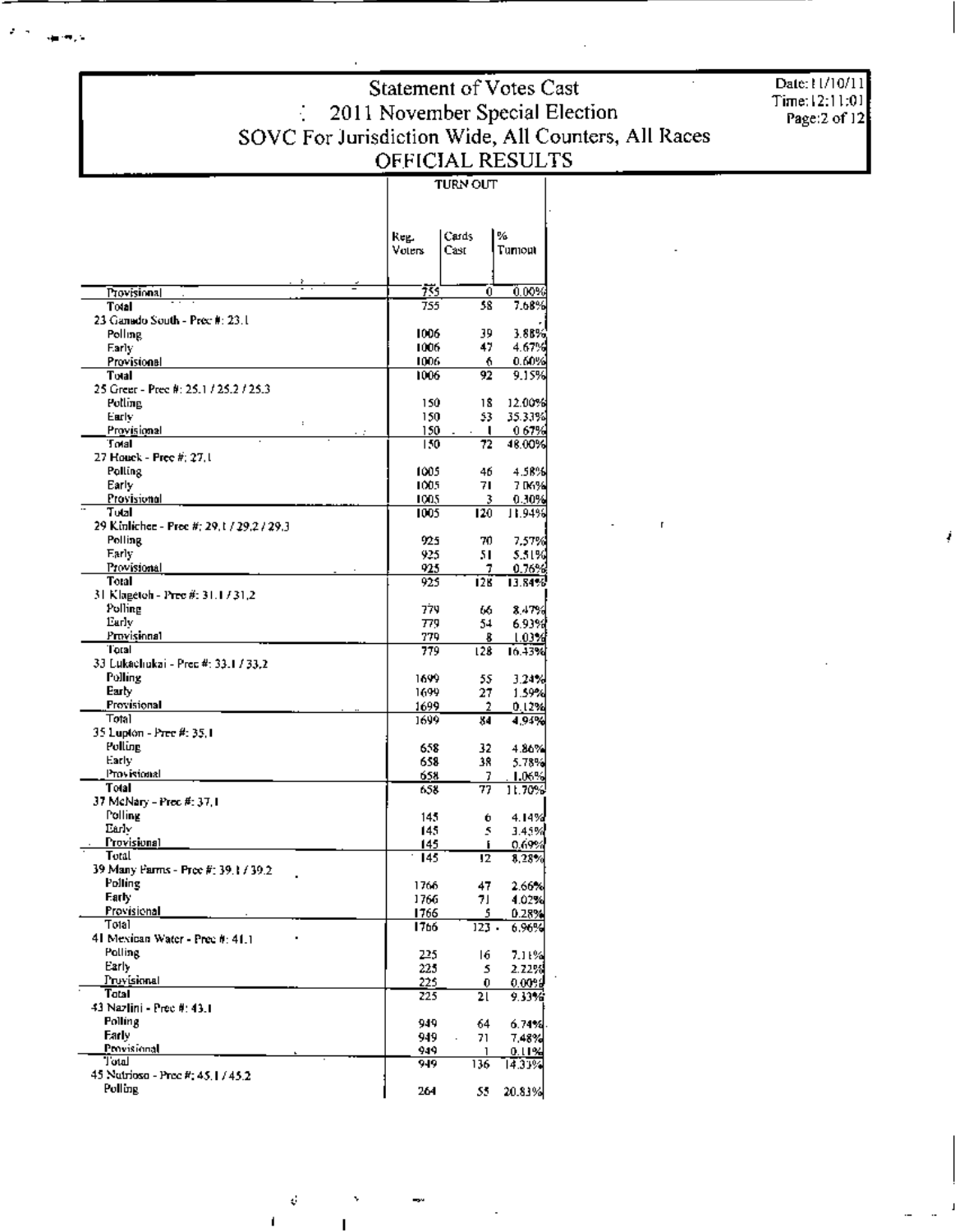Date:11/10/11 Time:12:11:01<br>Page:3 of 12

## Statement of Votes Cast 2011 November Special Election<br>SOVC For Jurisdiction Wide, All Counters, All Races<br>OFFICIAL RESULTS

|                                                                     |                | Cards     | %                  |  |  |
|---------------------------------------------------------------------|----------------|-----------|--------------------|--|--|
|                                                                     | Reg.<br>voters | Cust      | Tumout             |  |  |
|                                                                     |                |           |                    |  |  |
|                                                                     |                |           |                    |  |  |
| Early                                                               | 264            | 102       | 38 64%             |  |  |
| Provisional                                                         | 264            | 3         | 1.14%              |  |  |
| Total                                                               | 264            | 160       | 60.61%             |  |  |
| 46 Oak Springs - Prec #: 46.1 / 46.2<br>Polling                     | 486            | 27        | - 5.56%            |  |  |
| Early                                                               | 486            | 33        | 6.79%              |  |  |
| Provisional                                                         | - 486          | ı         | 0.21%              |  |  |
| Tolal                                                               | 486            | 61        | 12.55%             |  |  |
| 48 Puerco Flast - Prec #: 48.1                                      |                |           |                    |  |  |
| Polling<br>Early                                                    | 1335<br>1335   | 80<br>90. | 5.99%<br>6.74%     |  |  |
| Provisional                                                         | 1335           | 10        | $0.75\%$           |  |  |
| Total                                                               | 1335           | 180       | 13.48%             |  |  |
| 49 Puerco West - Prec #: 49.1                                       |                |           |                    |  |  |
| Polling                                                             | 26             | 0         | 0.00%              |  |  |
| Early                                                               | 26             | Į,        | 11.54%             |  |  |
| Provisional<br>Total                                                | 26<br>26       | 0<br>3    | $0.00\%$<br>II.54% |  |  |
| 51 Red Mesa - Prec #: 51.1                                          |                |           |                    |  |  |
| Polling                                                             | 351            | 20        | 5.70%              |  |  |
| Farty                                                               | 351            | 6         | 1.71%              |  |  |
| Provisional                                                         | 351            | 0         | 0.00%              |  |  |
| Total<br>52 Red Valley - Prec #: 52.1                               | 351            | 26        | 7.41%              |  |  |
| Polling                                                             | 804            | 43        | 5.35%              |  |  |
| Farly                                                               | 804            | 37        | 4.60%              |  |  |
| Provisional                                                         | 804            | 0         | 0.00%              |  |  |
| Total                                                               | BO4            | 80        | 9.95%              |  |  |
| · 54 Rock Point - Prec #: 54.1                                      |                |           |                    |  |  |
| Polling<br>Early                                                    | 1205<br>1205   | 16        | 1.33%              |  |  |
| Provisional                                                         | 1205           | 25<br>0   | 207%<br>$0.00\%$   |  |  |
| Total<br>i.                                                         | 1205           | 41        | 3.40%              |  |  |
| 56 Rough Rock - Prec #: 56.1 / 56.2                                 |                |           |                    |  |  |
| Polling                                                             | 802            | 23        | 2.87%              |  |  |
| farl∀                                                               | 802            | 33        | 4.11%              |  |  |
| Provisional<br>Total                                                | 802<br>802     | 2<br>58   | $0.25\%$           |  |  |
| 58 Round Rock - Prec #: 58.1                                        |                |           | 7.23%              |  |  |
| Polling                                                             | 845            | 51        | $6.04\%$           |  |  |
| Early                                                               | 845            | 47        | 5.56%              |  |  |
| · Provisional                                                       | 845            | 6         | 0.71%              |  |  |
| Total<br>59 Round Valley - Prec #: 59.1 / 59.2 / 59.3 / 59.4 / 59.5 | 845            | 104       | 12.31%             |  |  |
| Polling                                                             | 688            | 142       | 20.64%             |  |  |
| Early                                                               | 688            | 116       | 16.86%             |  |  |
| Provisional                                                         | 688            | 7         | $1.02\%$           |  |  |
| Total                                                               | 688            | 265       | 38.52%             |  |  |
| 61 St. Johns - Prec# 61,1761,2761,3761.4                            |                |           |                    |  |  |
| Polling<br>Early                                                    | 14 E 6         | 140       | 9,89%              |  |  |
| Provisional                                                         | 1416.<br>1416. | 287<br>Ł  | 20.27%<br>0.07%    |  |  |
| Total                                                               | 1416           | 428       | 30.23%             |  |  |
| 65 St. Michaels - Pree #: 65.1                                      |                |           |                    |  |  |
| Polling                                                             | 1694           | 72.       | 4.25%              |  |  |
| Early<br>Provisional                                                | 1694           | 86        | 5.08%              |  |  |
| Total                                                               | 1694<br>1694   | 4<br>162  | 0.24%<br>9.56%     |  |  |
| 67 Sawmill - Pree #; 67,1 / 67,2                                    |                |           |                    |  |  |

 $\cdot$   $\cdot$ 

ų,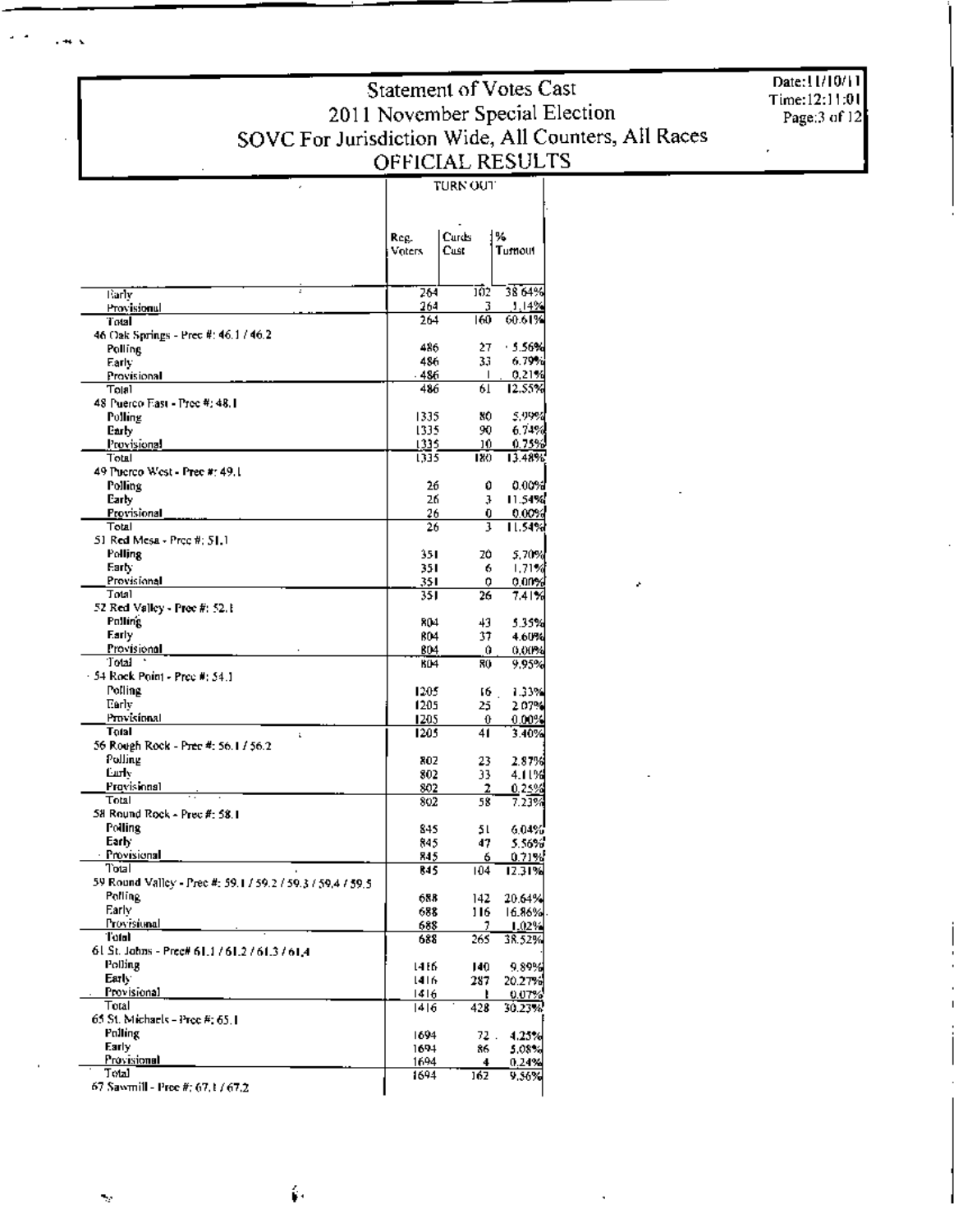1

Date: 11/10/11 Time:12:11:01<br>Page:4 of 12

|                                          | Reg.<br>Voters | Cards<br>Cast | ×,<br>Turnout     |
|------------------------------------------|----------------|---------------|-------------------|
| Polling                                  | 655            | 68.           | 10.38%            |
| Early                                    | 655            | 31            | 4.73%             |
| Provisional                              | 655            | 9             | 1.37%             |
| Totul                                    | 655            | 10#           | 16.49%            |
| 70 Springerville - Prec #: 70.1 / 70.2   |                |               |                   |
| Polling                                  | 988            | 94            | 9.51 X            |
| Early<br>÷                               | 988            | 192           | 19.43%<br>0.30%   |
| Provisional<br>Total                     | 988<br>988     | 3<br>289      | 29.25%            |
| 74 Steamboat - Prec #: 74.1 / 74.2       |                |               |                   |
| Polling                                  | 1207           | 86            | 7.13%             |
| Farly                                    | 1207           | 55            | 4.56%             |
| Provisional                              | 1202           | 2             | 0.17%             |
| Total                                    | 1207           | 143           | 31.85%            |
| 76 Sweetwater - Prec #: 76.1             |                |               |                   |
| Polling                                  | 729            | 29            | 3.98%             |
| Early                                    | 729            | 26            | 3.57%             |
| Provisional<br>Total                     | 729<br>729     | 5<br>60       | $0.69\%$<br>B.23% |
| 78 Tachee - Prec #: 78.1                 |                |               |                   |
| Polline                                  | 562            | 32            | 5.69%             |
| Early                                    | 562            | ш             | 1,96%             |
| Provisional                              | 562            | 0             | 0.00%             |
| Total                                    | 562            | 43            | 7.65%             |
| 80 Teec Nos Pos - Prec #: 80,1           |                |               |                   |
| Polling                                  | 802            | 30            | 3.74%             |
| Farly<br>Provisional                     | 802<br>302     | 23<br>0       | 2,87%<br>0.00%    |
| Total<br>ŀ                               | 802            | 51            | 6.61%             |
| 82 Vernoni                               |                |               |                   |
| Polling                                  | E 1,38         | 126           | 11.07%            |
| Early                                    | 1138           | 382           | 33.57%            |
| Provisional                              | 1138           | B             | 0.70%             |
| Total                                    | 1138           | 516           | 45.34%            |
| 84 Wheatfields - Pree #; 84.1            |                |               |                   |
| Polling<br>Early                         | 1452<br>1452   | 54            | 3.72 X            |
| Pravisional                              | 1452           | 50<br>-1      | 3.44%<br>0.07%    |
| Total                                    | 1452           | 105           | 7.23%             |
| ŧ<br>86 Wide Ruins - Prec #: 86.1        |                |               |                   |
| Polling                                  | 708            | 62            | 8.76%             |
| Early                                    | 70R            | 56            | 7.91%             |
| Provisional                              | 708            | 4             | 0.56%             |
| Total                                    | 708            | 122           | 17.23%            |
| 88 Window Rock - Prec #: 88.1<br>Polling |                |               |                   |
| Early                                    | 1497<br>1497   | 65<br>112     | 4.34%             |
| Provisional                              | 1497           | 7             | 7.48%<br>0.47%    |
| Total $\overline{\phantom{a}}$           | 1497           | 184           | 12.29%            |
| Total                                    |                |               |                   |
| Polling                                  | 45248          | 2792          | 6.17%             |
| Euly<br>r                                | 45248          | 4129          | 9.13%             |
| Provisional                              | 45248          | 175           | 0.39%             |
| Totul                                    | 45248          | 7096          | 15.68%            |

έ.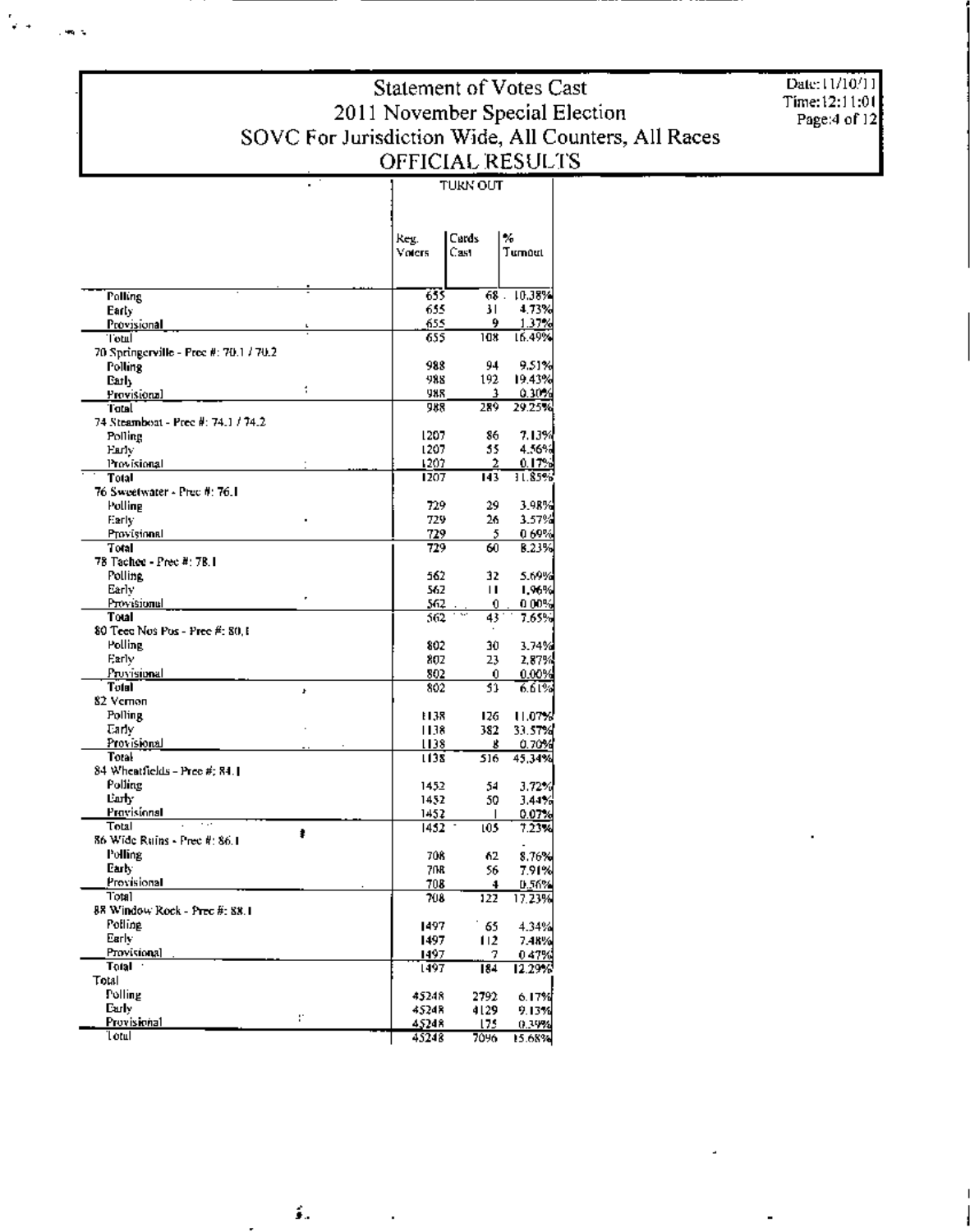Date:11/10/11<br>Time:12:11:01<br>Page:5 of 12

# Statement of Votes Cast<br>2011 November Special Election<br>SOVC For Jurisdiction Wide, All Counters, All Races<br>OFFICIAL RESULTS

والمسير

|                                                          | Apache County Levy Question  |                  |                |              |                        |          |                    |  |
|----------------------------------------------------------|------------------------------|------------------|----------------|--------------|------------------------|----------|--------------------|--|
|                                                          | Reg.<br>Voters               | Times<br>Counted | Total<br>Votes | YES.         |                        | NO       |                    |  |
|                                                          |                              |                  |                |              |                        |          |                    |  |
| Jurisdiction Wide                                        |                              |                  |                |              |                        |          |                    |  |
| 02 Alpine - Prec #; 02.1 / 02.2 / 02.3 / 02.4<br>Polling | 149                          | 45               | 45             | ı            | 2.22%                  | 44.      | 97.78%             |  |
| Farly                                                    | 349                          | 138              | 138            | ه ۰          | $4.35\%$ :             | 132      | 95.65%             |  |
| Provisional                                              | 349                          | 0.               | Ð              | 0.           |                        | 0        |                    |  |
| Total<br>03 Canvon De Chelly - Prec #: 03.1              | 349                          | 183              | 183            | 7            | 3.83%                  | 176      | 96.17%             |  |
| Polling                                                  | 3198                         | 59               | 59             |              | 36 61.02%              | 23       | 38.98%             |  |
| Early                                                    | 3198                         | 125              | 124            | 49.          | 39 52%                 | 75       | 60.48%             |  |
| Provisional                                              | 3198                         | ı                | п              |              | = 1 100 00%            | 0        | 0.00%              |  |
| Total<br>05 Chinle - Prec #: 05.1                        | $\ddot{\phantom{a}}$<br>3198 | 185              | 184            | 86           | 46.74%                 | 98       | 53.26%             |  |
| Polline                                                  | 1789                         | 27               | 27             | 14           | 51,85%                 | 13.      | 48.15%             |  |
| Early                                                    | 1789                         | 80               | 80             |              | 37 46.25%              |          | 43 53.75%          |  |
| Provisional                                              | 1789                         | 7                | 7              | $\mathbf{L}$ | 14.29%                 | 6.       | 85.71%             |  |
| Total                                                    | 1789                         | 114              | 114            | 52.          | 45.61%                 | 62       | 54.39%             |  |
| 09 Concho - Prec #: 09.1 / 09.2 / 09.3<br>Polling        | 1536                         | 140              | 140            | 4            | 2.86%                  | 136      | 97.14%             |  |
| Early                                                    | 1536                         | 528              | 527            | 17           | 3.23%                  |          | 510 96.77%         |  |
| Provisional                                              | 1536                         | $12-12$          | 12<br>r.       | Û            | 0.00%                  |          | 12 100.00%         |  |
| Total                                                    | 1536                         | 680              | 679            | 21           | 3.09%                  | 658      | 96.91%             |  |
| 10 Comfields - Prec #: 10.1                              |                              |                  |                |              |                        |          |                    |  |
| Polling<br>Farly                                         | 693<br>693                   | 71<br>27         | 71<br>26       | 59.          | 83.10%<br>12 46.15%    | 12<br>14 | 16.90%<br>53.85%   |  |
| Provisional                                              | 698                          | 4                | $4$ .          | 3.           | 75.00%                 | 1        | 25.00%             |  |
| Total                                                    | 698                          | 102              | 10 L           | 74. .        | 73,27%                 | 27       | 26.73%             |  |
| $11$ Cottonwood - Prec #: 11.1                           |                              |                  |                |              |                        |          |                    |  |
| Polling                                                  | 1244                         | 68               | 68             | 47.          | 69.12%                 | 21       | 30.88%             |  |
| Early<br>Provisional                                     | 1244<br>1244                 | 68<br>4          | 68 -<br>4      |              | 32 47.06%<br>4 100,00% | 36<br>0  | - 52.94% <br>0.00% |  |
| luto l'                                                  | 1244                         | 140              | 140            | 83           | \$9.29%                | 57       | 40.71%             |  |
| 12 Coronado - Pree # 12.1 / 12.2                         |                              |                  |                |              |                        |          |                    |  |
| Palling                                                  | 880                          | 102              | 102            | 31           | 30.39%                 | 71       | 69.61%             |  |
| Early<br>Provisional                                     | 880<br>880                   | 190<br>э         | 189<br>3       | 32<br>п      | 16.93%<br>33.33%       | 2        | 157 83 07%         |  |
| Total                                                    | 880                          | 295              | 294            | 64.          | 21.77%                 | 230      | 66.67%<br>78.23%   |  |
| 13 Dennehotso - Prec #: 13.1                             |                              |                  |                |              |                        |          |                    |  |
| Polling                                                  | 1046                         | 62               | 62             | 40.          | 64.52%                 | 22       | 35.48%             |  |
| Early<br>Provisional                                     | 1046                         | 20               | 19             |              | 13 6R 42%              | 6        | 31.58%             |  |
| Tatal                                                    | 1046<br>1046                 | 2<br>84          | 2<br>83        | 54.          | $1 - 50.00%$<br>65.06% | п<br>29  | 50.00%<br>34,94%   |  |
| 16 Eagar - Prec #: 16.1 / 16.2                           |                              |                  |                |              |                        |          |                    |  |
| Polling                                                  | 1135                         | 190              | 180            |              | 44 24.44%              |          | 136 75.56%         |  |
| Eurly                                                    | 1135                         | 288              | 237            |              | 39 16.46%              |          | 198 83.54%         |  |
| Provisional<br>Total                                     | 1135.<br>1135                | 13<br>491        | 13<br>430      |              | 3 23.03%<br>86 20,00%  |          | 10 76.92%          |  |
| 17 Flat Top - Prec #: 17.1 / 17.2 / 17.3                 |                              |                  |                |              |                        |          | 344 80.00%         |  |
| Polling                                                  | 898                          | 126              | 120            |              | 28 23:33%              |          | 92 76.67%          |  |
| Early                                                    | 898                          | 177              | 144            |              | 19 13.19%              |          | 125 86.81%         |  |
| Provisional<br>Total                                     | 898                          | 3                | 5.             |              | 1 20.00%               |          | 4 80,00%           |  |
| 19 Fort Defiance - Precil: 19.1                          | 898                          | 308              | 269            |              | 48 - 17.84%            | 221      | 82.16%             |  |
| Polling                                                  | 2759                         | 104              | 104            | 75.          | 72.12%.                |          | 29 27.88%          |  |
| Early,                                                   | 2759                         | 158              | 158            |              | 72 45 57%              |          | 86 54.43%          |  |
| Provisional                                              | 2759                         | 10.              | ю              |              | 5 50.00%               |          | 5 50.00%           |  |
| Total<br>22 Ganado North - Prec #: 22.1                  | 2759                         | 272              | 272            | 152.         | 55.88%                 | 120      | 44.12%             |  |
| Polling                                                  | 755                          | 24               | 24             |              | 21 87.50%              |          | 3 12.50%           |  |
| Early                                                    | 755                          | 34               | 34             |              | 11 32.35%              |          | 23 67.65%          |  |
|                                                          |                              |                  |                |              |                        |          |                    |  |

重工

ı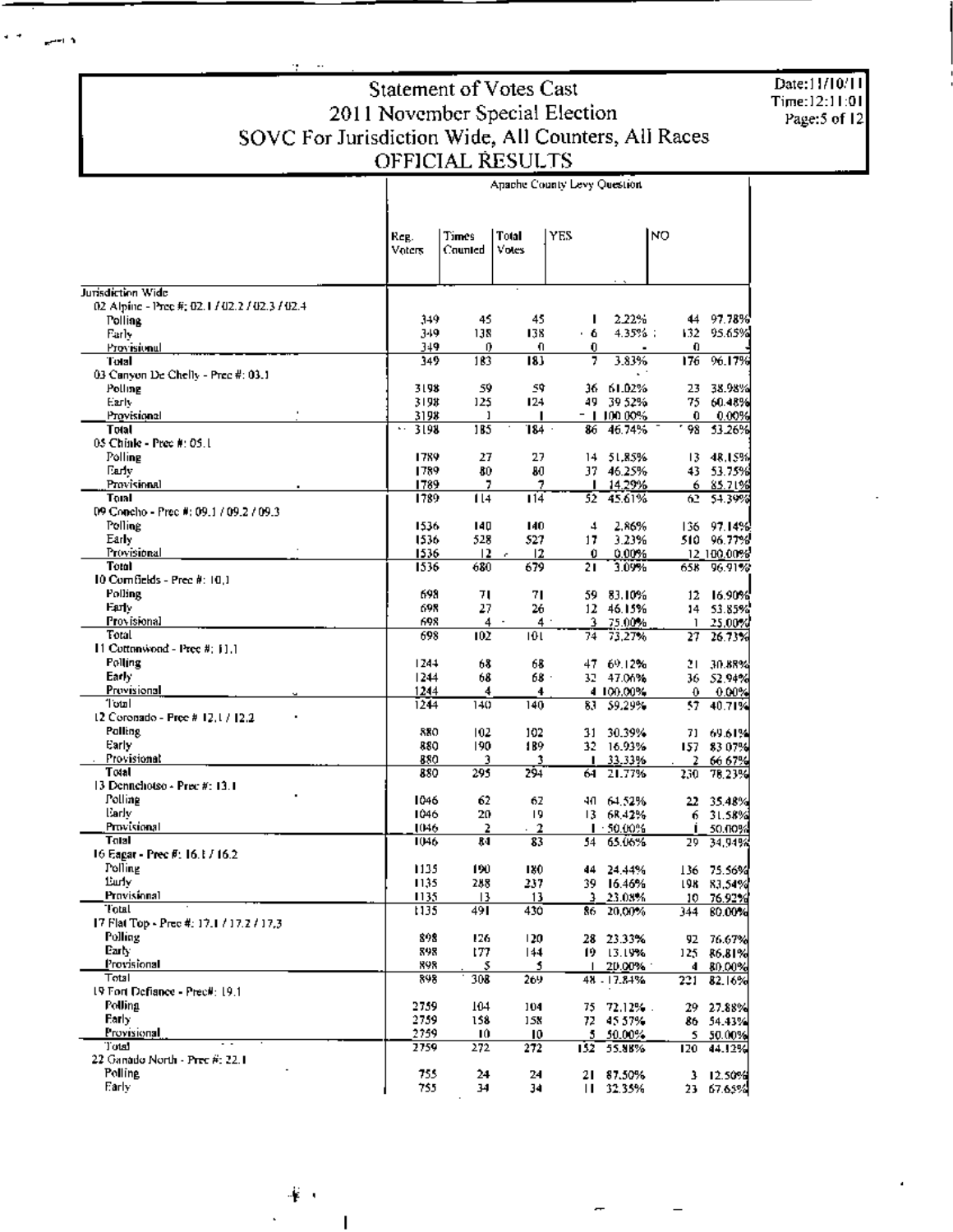$\mathcal{C}_{\mu,\nu}$ 

iek ta

Date:11/10/11<br>Time:12:11:01<br>Page:6 of 12

|                                                |                |                 |                | Apache County Levy Question |                        |         |                        |
|------------------------------------------------|----------------|-----------------|----------------|-----------------------------|------------------------|---------|------------------------|
|                                                | Reg.<br>Voters | Times<br>Commed | Total<br>Votes | YES                         |                        | NO      |                        |
| Provisional                                    | 755            |                 |                |                             |                        |         |                        |
| Total                                          | 755            | 0<br>58         | Û<br>58        | 0<br>32.                    | 55.17%                 | 0<br>26 | 44.83%                 |
| 23 Ganado South - Prec #: 23.1                 |                |                 |                |                             |                        |         |                        |
| Polling                                        | 1006           | 39              | 39             |                             | 28 71.79%              | ш       | 28.21%                 |
| Ewly                                           | 1006           | 47              | 47             |                             | 25 53.19%              |         | 22 46.81%              |
| Provisional<br>٠                               | 1006           | 6               | 6              | 2                           | 33.33% =               | 4.      | 66,67%                 |
| Total<br>25 Green - Prec #: 25.1 / 25.2 / 25.3 | 1006           | 92              | 92             |                             | 55 59.78%              | 37.     | 40.22%                 |
| Polling                                        | 150            | 18              | 18             | 1                           | 5.56%                  |         | 17 94.44%              |
| Early                                          | 150            | 53.             | 45             | 4                           | 8.89%                  |         | 41 91,11%              |
| Provisional                                    | 150            | ι.              | $\mathbf{1}$   | 0                           | 0.00%                  |         | 1,100,00%              |
| Total                                          | 150            | 72              | 64             | 5                           | 7.81%                  | 59.     | 92.19%                 |
| 27 Houck - Prec #: 27,1                        |                |                 |                |                             |                        |         |                        |
| Polling                                        | 1005<br>1005   | 46<br>71.       | 46<br>70       |                             | 16 34.78%              |         | 30 65.22%              |
| Early<br>Provisional                           | 1005           | Э               | 3              | 0                           | 25 35,71%<br>0.00%     |         | 45 64.29%<br>3 100.00% |
| Тош                                            | 1005           | 120             | 119            | 41                          | 34.45%                 | 78.     | 65.55%                 |
| 29 Kinhehee - Prec #: 29.1 / 29.2 / 29.3       |                |                 |                |                             |                        |         |                        |
| Polling                                        | 925            | 70              | 70             | 45                          | 64.29%                 | 25      | 35.71%                 |
| Early                                          | 925            | 51              | 51             |                             | 25 49.02%              |         | 26 50.98%              |
| Provisional                                    | 925            | 7               | ı              | 5.                          | 71.43%                 | 2.      | 28.57%                 |
| Tual                                           | 925            | 128             | 128            | 75                          | 58.59%                 | 53.     | 41.41%                 |
| 31 Klagetoh - Prec #: 31.1 / 31,2              |                |                 |                |                             |                        |         |                        |
| Polling<br>Early                               | 779<br>779     | 66<br>54        | 64<br>53       |                             | 47 73.44%<br>27 50.94% |         | 17 26 56%<br>26 49.06% |
| Provisiunal                                    | 779            | 8               | 8              |                             | 7 87.50%               | ш       | 12.50%                 |
| Total                                          | 779            | 128             | 125            | 81                          | 64.80%                 | 44      | 35.20%                 |
| 33 Lukachukai - Prec #: 33.1 / 33.2            |                |                 |                |                             |                        |         |                        |
| Polling                                        | 1699           | 55              | 55             | 32. .                       | 58.18%                 | 23      | 41.82%                 |
| Early                                          | 1699           | 27              | 27             |                             | 12 44.44%              |         | 15 55,56%              |
| <b>Provisional</b>                             | 1699           | 2               | 2              |                             | 2 100.00%              | 0       | 0.00%                  |
| Total<br>35 Lupton - Pree #: 35.1              | 1699           | 84              | 84             | 46                          | 54 76%                 | 38      | 45.24%                 |
| Polling                                        | 658            | 32              | 31             | 7                           | 22.58%                 | 24      | 77.42%                 |
| Early                                          | 658            | 38              | 38             | 14                          | 36.84%                 |         | 24 63,16%              |
| Provisional                                    | 658            | 7               | 6              | 3.                          | 50.00%                 | 3       | 50,00%                 |
| Total                                          | 658            | 77<br>٠         | 75             | 24                          | 32.00%                 | 51.     | -68.00%                |
| 37 McNary - Prec #: 37.1                       |                |                 |                |                             |                        |         |                        |
| Polling                                        | 145            | 6               | 6              | 2                           | 33.33%                 |         | 4 66.67%               |
| Early<br>Provisional                           | 145            | 5<br>п          | 5<br>1         | ŧ                           | 20.00%                 | 4       | 80.00%                 |
| Total -                                        | 145<br>145     | 12              | 12             | 0.<br>3                     | 0.00%<br>25.00%        | 9       | 1 100,00%<br>75.00%    |
| 39 Many Parms - Pree #: 39, J / 39, 2          |                |                 |                |                             |                        |         |                        |
| Polling                                        | 1766           | 47              | 47             |                             | 29 61.70%              |         | 18 38.30%              |
| Early.                                         | 1766           | 71              | 70             |                             | 25 35.71%              |         | 45 64.29%              |
| Provisional                                    | 1766           | 5.              | 5              |                             | 3 60 00% 1             |         | 2 40.00%               |
| Total                                          | 1766           | 123.            | 122            | 57.                         | 46.72%                 |         | 65 53.28%              |
| 41 Mexican Water - Pree #: 41,1<br>Polling     |                |                 |                |                             |                        |         |                        |
| Early                                          | 225<br>225     | 16.<br>s        | 16<br>5        |                             | 16 100,00%<br>3 60.00% | 0<br>2  | 0.00%<br>40.00%        |
| Provisional                                    | 225            | ۵               | 0              | 0                           |                        | 0.      |                        |
| Total                                          | 225            | 21              | 21             | 19.                         | 90.48%                 |         | $2 - 9.52%$            |
| 43 Nazlini - Prec #: 43.1                      |                |                 |                |                             |                        |         |                        |
| Polling                                        | 949            | 64              | 64             |                             | 40 62.50%              |         | 24 37.50%              |
| <b>Early</b>                                   | 949            | 71              | 71             |                             | 28 39.44%              |         | 43 60.56%              |
| Provisional<br>'Total                          | 949.           |                 | п              |                             | 1 100,00%              | 0.      | $0.00\%$               |
| 45 Nutrinso - Prec #: 45.1 / 45.2              | 949            | 136             | 136            | 69.                         | 50.74%                 | 67.     | 49 26%                 |
| Polling                                        | 264            | 55.             | 54.            |                             | 5 9.26%                |         | 49 90 74%              |

 $\mathbf{f}^*$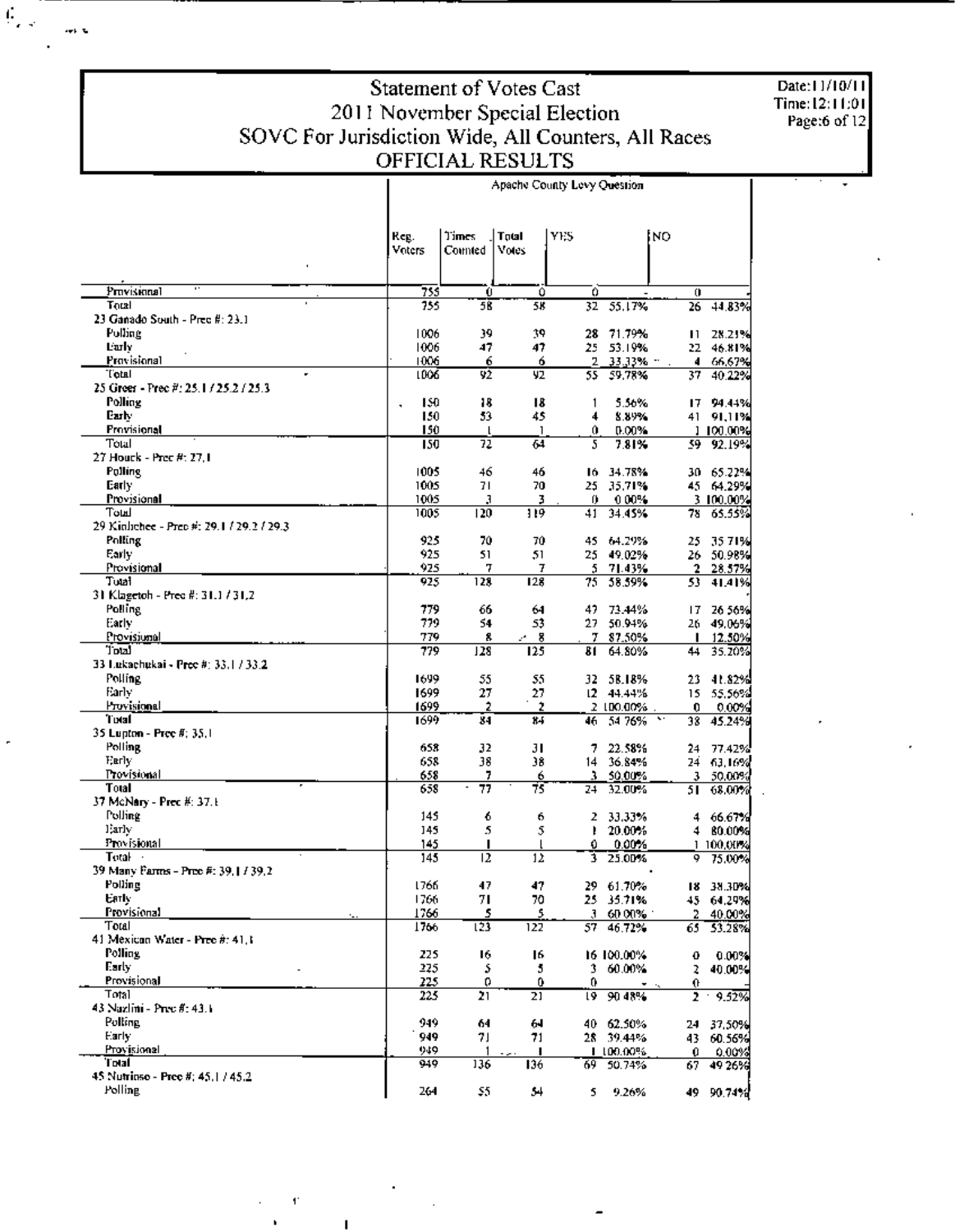**Apache County Levy Question** Times Total **YES NO** Reg. Votes Voters Counted 264 102 50  $-6.67%$ 84 93.33% Ä Provisional 264 Đ 0.00% 3 100 00% 3 264 160 TŤ 7.48% 136 92.52%  $\overline{11}$ 46 Ouk Springs - Prec #: 46.3 / 46.2 486 27 27 13 48.15% 14 51,85% 33 486 33 42.42% 19 57.58%  $14$ Provisional 1.100.00% 486  $\pmb{0}$ 0.00% I 486 61 ब 27 44.26% 34 55.74% 48 Puerco East - Prec #: 48.1 1335 80 80 30 37,50% 50 62.50% 1335 90 90 12 13:33% 78 86.67% Provisional 1335 10 10 7 70.00%  $\overline{\mathbf{3}}$ 30,00% 1335  $\overline{180}$ 180  $49$ 27,22% 131 72.78% 49 Puerco West - Prec #: 49.1 26  $\theta$ 0 o  $\mathfrak g$ 26  $\overline{\mathbf{3}}$  $\mathbf{3}$ û. 0.00% 3 100.00% Provisional O <u>26</u> 0 0 Ü  $\overline{26}$  $0.00%$ 3 100,00% E  $\overline{3}$ 0 51 Red Mesa - Prec #: 51.3  $351$ 20 20  $10 -$ 50.00% ţ0 50.00% 351 6 6 3 50 00% 3 50.00% Provisional 351  $\Omega$  $\mathbf{a}$  $\ddot{\mathbf{d}}$ 0 13 50.00% 26 351  $26$ 50,00%  $\overline{13}$ 52 Red Valley - Prec #: 52.1 804 43 43 25 58.14% 18 41.86% 804 37 36 14 38,89% 22 61,11% Provisional 804 0 Ô o ß 804 8Ò 39 49.37% 50.63% 79  $40$ 54 Rock Point - Prec #: 54.1 1205 16 16 13 81.25%  $\mathbf{3}$ 18.75% 1205 25 25 12 48:00% 13 52.00% Provisional 1205  $\boldsymbol{0}$ Ø  $\theta$  $\Omega$  $1205$ 25 60.98%  $\overline{41}$ 41 39.02% 16 56 Rough Rock - Prec #: 56.1 / 56.2 802 23 23 10 43.48% 13 56,52% 1802 33 32 21 65.63% 11 34.38% Provisional 802  $\overline{2}$  $\mathbf{I}$ 50.00% 50.00%  $802$ 38  $\overline{57}$  $32 - 56.14%$ 43.86%  $\overline{25}$ 58 Round Rock - Prec #: 58.1 845  $51$ 51 39 76.47% 12 23:53% 845 47 46 23 50.00% 23 50.00% Provisional 845 6 33 33% 6 Z.  $\overline{4}$ 66.67% 845  $\overline{104}$ 103  $39 - 37,86%$ 64 62.14% 59 Round Valley - Pree #: 59.1 / 59.2 / 59.3 / 59.4 / 59.5 688 142 1,34 29 21:64% 105 78.36% 688 116 96  $17$ 17.71% 79 82.29% Provisional ż 688 7 14,29%  $6 - 85.71%$ п. 688  $265$ 237  $\overline{17}$  $19.83%$  $190 - 80 + 7\%$ 61 St. Johns - Prec# 61.1 / 61.2 / 61.3 / 61.4

Date: 11/10/11 Time: 12:11:01 Page:7 of 12

Total 67 Sawmill - Prec #: 67.1 / 67.2

65 St. Michaels - Prec #: 65.1

 $\omega$  ,  $\omega^{\prime}$ 

والمرا

Early

Tutal

Polling

Early

Total

Polling

Early

**Total** 

Polling

Early

Total

Polling

 $\cdot$  Early

Total

Polling

Early

Total

Polling

Early

Tual

Polling

Early

Total

Polling

Early

Total

Polling

Early

Total

Polling

Provisional

Provisional

Early

Total

Polling

Early

ł,

1416

1416

1416

 $1416$ 

1694

1694

1694

1694

140

287

 $428$ 

72

86

 $\blacktriangleleft$ 

162

140

287

428

 $72$ 

86

 $\blacktriangleleft$ 

162

 $\blacksquare$ 

33 23.57%

60 14.02%

41.67%

27.91%

25.00%

55 33.95%

27

30

24

 $\Omega$ 

9.41%

0.00%

107 76.43%

260 90.59%

368 85.98%

42 58.33%

107 66 05%

72.09%

75.00% 3

62

1 100.00%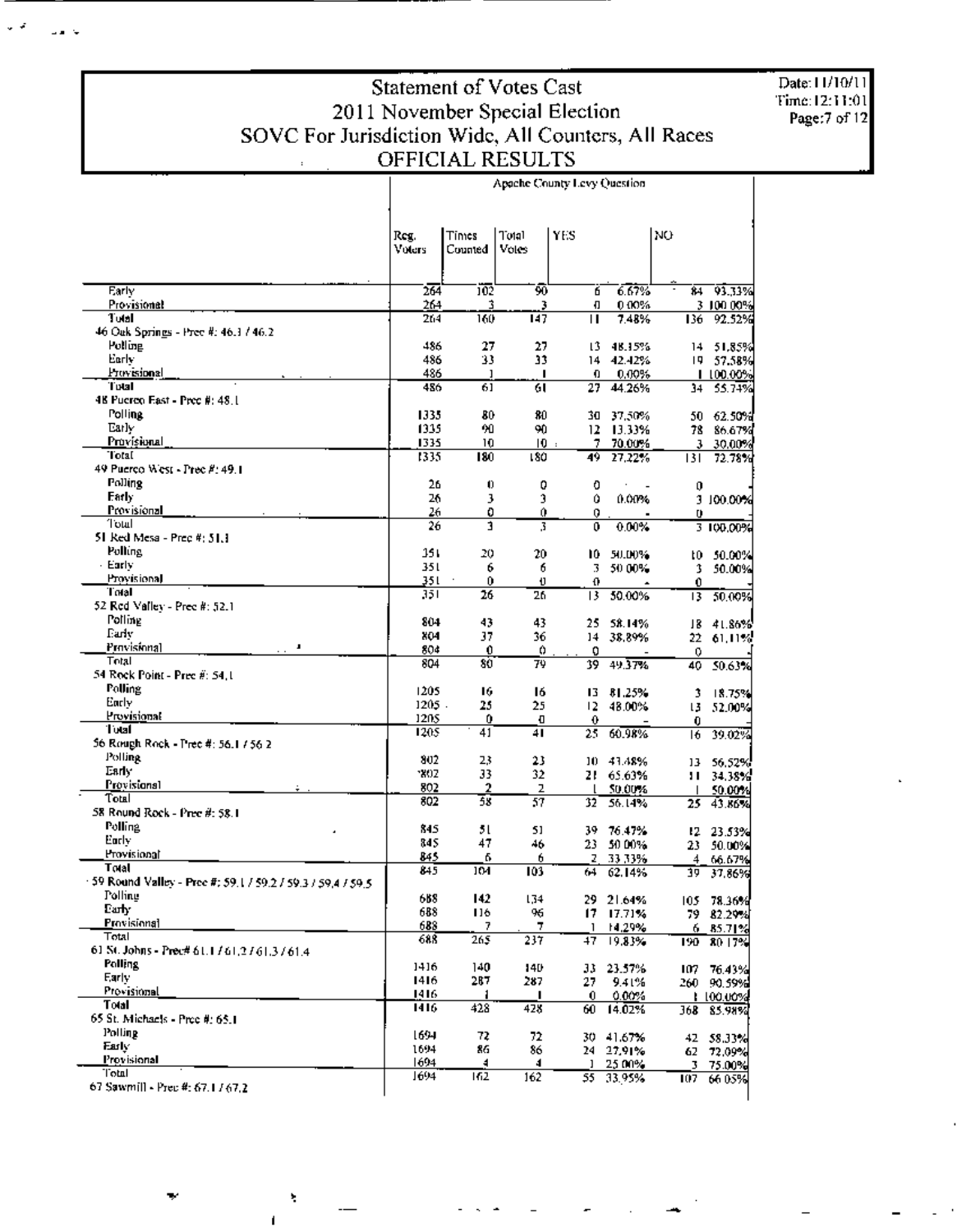Date:11/10/11 Time: 12:11:01<br>Page: 8 of 12

 $\mathbf{I}$ 

|                                        | Reg.         | Times               | Total   | YES.     |                        | KΩ      |                     |
|----------------------------------------|--------------|---------------------|---------|----------|------------------------|---------|---------------------|
|                                        | Voters       | Counted             | Votes   |          |                        |         |                     |
|                                        |              |                     |         |          |                        |         |                     |
| Polling                                | 655          | 68                  | 68      | 33       | 48.53%                 | 35.     | 51,47%              |
| Farly                                  | 655          | 31                  | 31      | 12.      | 38.71%                 |         | 19 61.29%           |
| Provisional                            | 655          | 9                   | 9       | 6.       | 66.67%                 | Э       | 33.33%              |
| Total                                  | 655          | 108                 | 108     | 51       | 47.22%                 | 57.     | 52.78%              |
| 70 Springerville - Prec #: 70.1 / 70.2 |              |                     |         |          |                        |         |                     |
| Polling                                | 988          | 94                  | 92      | 16       | 17.39%                 | 76      | 82.61%              |
| Early                                  | 988          | 192                 | 176     | 19       | 10.80%                 | 157.    | 89.20%              |
| Provisional                            | 988          | 3.                  | 3       | 0        | 0.00%                  |         | 3 100.00%           |
| Total                                  | 988          | 289                 | 271     | 35       | 12.92%                 | 236     | 87.03%              |
| 74 Steamboat - Prec #: 74 L / 74.2     |              |                     |         |          |                        |         |                     |
| Polline                                | 1207         | 86                  | 116     | 63.      | 73.26%                 | 23.     | 26.74%              |
| Early                                  | 1207         | $-55$               | 55<br>2 |          | 30 54.55%<br>2 100,00% | 0       | 25 45,45%           |
| Provisional<br>Total                   | 1207<br>1207 | 2<br>143            | 143     | 95       | 66.43%                 | 48      | 0.00%<br>33.57%     |
| 76 Sweetwater - Prec #: 76.1           |              |                     |         |          |                        |         |                     |
| Polling                                | 729          | 29                  | 29      |          | 18 62.07%              |         | 11 37,93%           |
| Early                                  | 729          | 26                  | 26      |          | 12 46.15%              |         | 14 53 85%           |
| <b>Provisional</b>                     | 729          | 5                   | 5       |          | 5 100,00%              | 0       | $0.00\%$            |
| Total                                  | 729          | 60                  | 60      | 35       | 58.33%                 | 25      | 41.67%              |
| 78 Tachee - Preo #: 78.1               |              |                     |         |          |                        |         |                     |
| Polling                                | 562          | 32                  | 32      | 18       | 56.25%                 | 14      | 43.75%              |
| Esrlv                                  | . 562        | $\mathbf{H}$        | Ш       | 3        | 27.27%                 | ß       | 72.73%              |
| Provisional                            | 562          | $\ddot{\mathbf{0}}$ | o       | 0        |                        | 0       |                     |
| Total                                  | 562          | 43                  | 43      | 21       | 48.84%                 | 22      | 51.16%              |
| $\pm$ 80 Teec Nos Pos - Prec #; 80,1   |              |                     |         |          |                        |         | ÷                   |
| Polling                                | 802          | 30                  | 30      | 16       | 53.33%                 | 14      | 46.67%              |
| Early                                  | 802          | 23                  | 23.     | 10       | 43.48%                 |         | 13 56.52%           |
| Provisional<br>Total                   | 802<br>802   | O<br>53             | 0<br>53 | 0<br>26  | 49.06%                 | 0<br>27 | 50,94%              |
| 82 Vernon                              |              |                     |         |          |                        |         |                     |
| Polling                                | 1138         | 126                 | 126     | 4        | 3.17%                  | 122     | 96.8.9%             |
| Early                                  | 1138         | 382                 | 382     | 6        | 1.57%                  |         | -376 - 98.43%       |
| Provisional                            | 1138         | 8                   | 8       | û        | 0.00%                  |         | 8 100.00%           |
| Total                                  | 1138         | 516                 | 516     | 10       | 1.94%                  | 506.    | 98.06%              |
| 84 Wheatfields - Prec #: 84.1          |              |                     |         |          |                        |         |                     |
| Polling                                | 1452         | 54                  | 54      |          | 35 64.81%              | 19      | 35.19%              |
| Early                                  | 1452         | 50                  | 50      | 25.      | 50,00%                 |         | 25 50.00%           |
| Provisional                            | 1452         | 1                   | ŧ       |          | $1,100,00\%$ .         |         | $0.00\%$            |
| Total                                  | 1452         | 105                 | 105     | 61.      | 58.10%                 | 44      | 41.90%              |
| 86 Wide Ruins - Prec #: 86.1           |              |                     |         |          |                        |         |                     |
| Polling                                | 703          | 62                  | 62      | 44       | 70.97%                 |         | 18 29.03%           |
| Early                                  | 703          | 56                  | 53<br>4 | 16       | 30.19%                 | 2       | 37 69.81%<br>50.00% |
| Provisional<br>Total                   | 708<br>708   | 4<br>122            | 119     | ż.<br>62 | 50.00%<br>52.10%       | 57      | 47,90%              |
| 88 Window Rock - Prec #: 88.1          |              |                     |         |          |                        |         |                     |
| Polling                                | 1497         | 65                  | 65      |          | 25 38.46%              |         | 40 61.54%           |
| Early                                  | 1497         | 112                 | L10     |          | 42 38.18%              |         | 68 61.82%           |
| Provisional                            | 1497         | 7.                  | 7.      |          | $5 - 71.43%$           |         | 2 28.57%            |
| Total                                  | 1497         | <b>IM</b>           | 182     |          | $72 - 39.56\%$         |         | 110 60.44%          |
| Total                                  |              |                     |         |          |                        |         |                     |
| Polling                                | 45248        | 2792                | 2762    |          | 1172 42.43%            |         | 1590 57.57%         |
| Early                                  | 45248        | 4129                | 3973    |          | 876 22.05%             |         | 3097 77.95%         |
| Provisional                            | 45248        | 175                 | 174     |          | 76 43.68%              |         | 98 56.32%           |
| Fotal                                  | 45248        | 7096                | 6909    |          | 2124 30.74%            |         | 4785 69.26%         |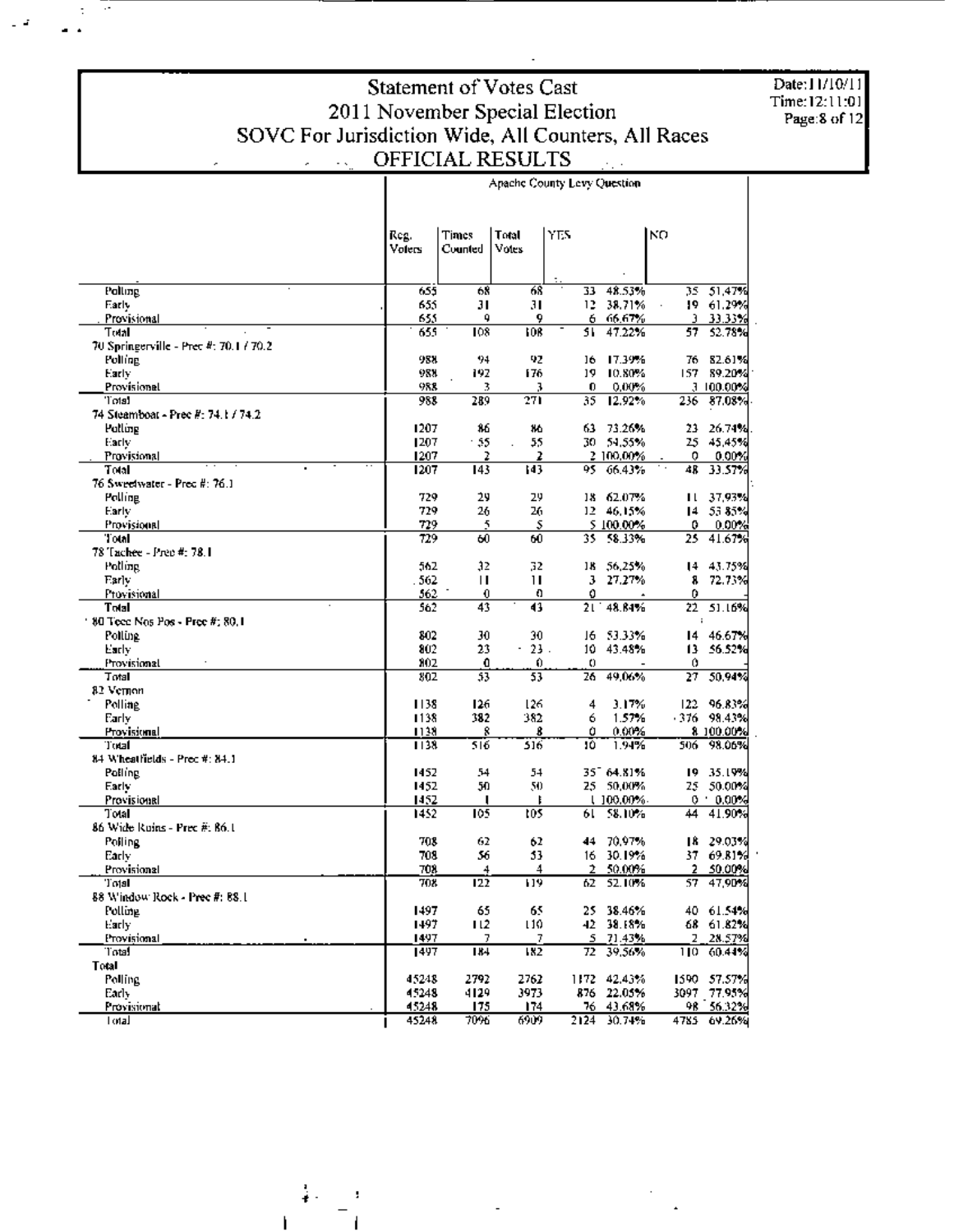L.P

 $\frac{1}{2}$ 

Date: 11/10/11 Time:12:11:01<br>Page:9 of 12

|                                                |                | Round Valley Override                                |                |                                                      |                        |     |                            |  |  |
|------------------------------------------------|----------------|------------------------------------------------------|----------------|------------------------------------------------------|------------------------|-----|----------------------------|--|--|
|                                                | Reg.<br>Voters | Times<br>Counted                                     | Total<br>Votes | YES                                                  |                        | INO |                            |  |  |
| Jurisdiction Wide                              |                |                                                      |                |                                                      |                        |     |                            |  |  |
| 02. Alpine - Pree #: 02.1 / 02.2 / 02.3 / 02.4 |                |                                                      |                |                                                      |                        |     |                            |  |  |
| Polling<br>Faily                               |                |                                                      |                |                                                      |                        |     |                            |  |  |
| Provisional                                    |                |                                                      |                |                                                      |                        |     |                            |  |  |
| Total                                          |                |                                                      |                |                                                      |                        |     |                            |  |  |
| 03 Canyon De Chelly - Pree $\vec{\pi}$ ; 03.1  |                |                                                      |                |                                                      |                        |     |                            |  |  |
| Polling<br>Early                               |                |                                                      |                |                                                      |                        |     |                            |  |  |
| Provisional                                    |                |                                                      | ٠              | ٠                                                    | ٠                      |     |                            |  |  |
| Total                                          |                | ×                                                    |                |                                                      |                        |     |                            |  |  |
| 05 Chinle - Prec #: 05.1                       |                |                                                      |                |                                                      |                        |     |                            |  |  |
| Pulling<br>Early                               |                |                                                      |                |                                                      |                        |     |                            |  |  |
| Provisional                                    |                | ۰                                                    |                |                                                      |                        |     |                            |  |  |
| Total                                          |                |                                                      |                |                                                      |                        |     |                            |  |  |
| 09 Concho - Prec #: 09.1 / 09.2 / 09.3         |                |                                                      |                |                                                      |                        |     |                            |  |  |
| Polling<br>Carly                               |                |                                                      |                |                                                      |                        |     |                            |  |  |
| Provisional                                    |                |                                                      |                |                                                      |                        |     |                            |  |  |
| Total                                          |                |                                                      |                |                                                      |                        |     |                            |  |  |
| 10 Cornfields - Prec #: 10.1                   |                |                                                      |                |                                                      |                        |     |                            |  |  |
| Polling<br>Early                               |                |                                                      |                |                                                      |                        |     |                            |  |  |
| Provisional                                    |                |                                                      |                | $\blacksquare$<br>$\blacksquare$                     |                        |     |                            |  |  |
| Total                                          |                |                                                      |                |                                                      |                        |     |                            |  |  |
| 11 Cottonwood - Prec #: 11.1                   |                |                                                      |                |                                                      |                        |     |                            |  |  |
| Polling                                        |                |                                                      |                |                                                      |                        |     |                            |  |  |
| Early<br>Provisional                           |                |                                                      |                |                                                      |                        |     |                            |  |  |
| Total                                          |                |                                                      |                |                                                      |                        |     |                            |  |  |
| 12 Coronado - Prec # 12.1 / 12.2               |                |                                                      |                |                                                      |                        |     |                            |  |  |
| Polling                                        |                |                                                      |                |                                                      |                        |     |                            |  |  |
| Early<br>Provisional                           |                |                                                      |                |                                                      |                        |     |                            |  |  |
| Total                                          |                |                                                      |                |                                                      |                        |     |                            |  |  |
| 13 Dennehotso - Prec #: 13.1                   |                |                                                      |                |                                                      |                        |     |                            |  |  |
| Polling                                        |                |                                                      |                |                                                      |                        |     |                            |  |  |
| Early:<br>Provisional                          |                |                                                      |                |                                                      |                        |     |                            |  |  |
| Total                                          |                |                                                      |                |                                                      |                        | ٠   |                            |  |  |
| 16 Eagar - Prec #: 16.1 / 16.2                 |                |                                                      |                |                                                      |                        |     |                            |  |  |
| Polling                                        | 1135           | 190                                                  | 181            |                                                      | 104 57.46%             |     | 77 42.54%                  |  |  |
| Eurly<br>Provisional                           | 1135.<br>1135  | 288<br>13                                            | 269.<br>13     |                                                      | 107 39.78%<br>8 61,54% |     | 162 60.22%<br>$5 - 38.46%$ |  |  |
| Tatal                                          | 1135           | 491                                                  | 463            |                                                      | 219 47,30%             |     | 244 52.70%                 |  |  |
| 17 Flat Top - Prec #: 17.1 / 17.2 / 17.3       |                |                                                      |                |                                                      |                        |     |                            |  |  |
| Polling                                        | 898            | 126                                                  | 115            |                                                      | 71 61.74%              |     | 44 38.26%                  |  |  |
| Early<br>Provisional                           | 898<br>398     | 177<br>5.                                            | 16B            | 5.                                                   | 78 46.43%<br>3 60.00%  |     | 90 53.57%<br>2 40,00%      |  |  |
| Total <sup>-</sup>                             | 898            | 308                                                  | 288            |                                                      | 152 52.78%             |     | 136 47.22%                 |  |  |
| 19 Fort Defiance - Prec#: 19.1                 |                |                                                      |                |                                                      |                        |     |                            |  |  |
| Polling                                        |                | $\overline{\phantom{a}}$<br>$\overline{\phantom{0}}$ |                | $\qquad \qquad \blacksquare$                         | $\blacksquare$         | ٠   |                            |  |  |
| Farly<br>Provisional                           |                | ٠<br>٠<br>۰                                          |                | $\blacksquare$<br>$\blacksquare$                     | $\overline{a}$         |     |                            |  |  |
| Total                                          |                | $\tilde{\phantom{a}}$<br>$\overline{a}$              |                | $\overline{\phantom{a}}$                             |                        | ٠   |                            |  |  |
| 22 Ganado North - Prec #: 22.3                 |                |                                                      |                |                                                      |                        |     |                            |  |  |
| Polling<br>Early                               |                | $\blacksquare$                                       |                | $\overline{\phantom{0}}$<br>$\overline{\phantom{0}}$ |                        |     |                            |  |  |
|                                                |                |                                                      |                |                                                      |                        |     |                            |  |  |

4.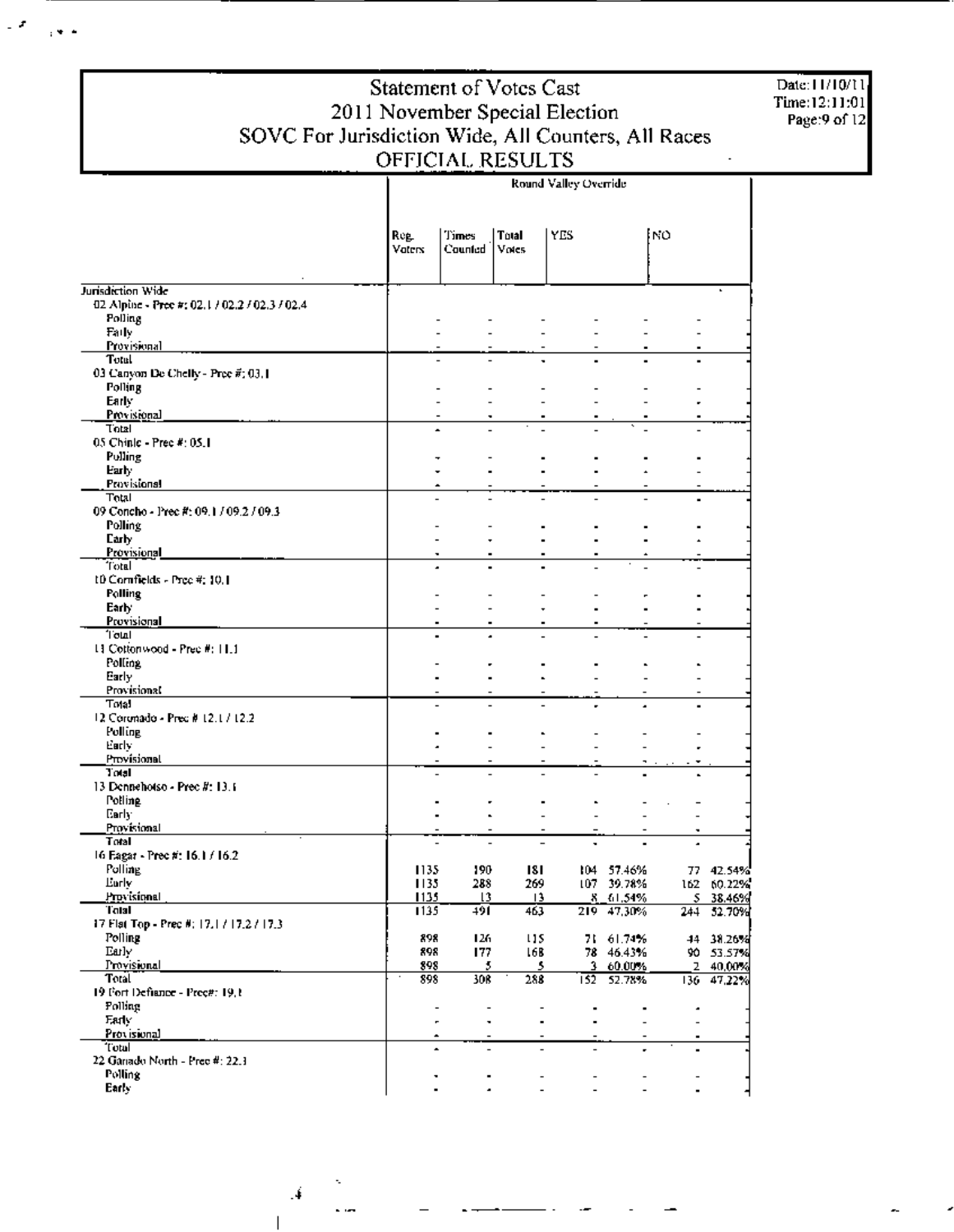Date:11/10/11 Time:12:11:01<br>Page:10 of 12

### Statement of Votes Cast 2011 November Special Election<br>SOVC For Jurisdiction Wide, All Counters, All Races<br>OFFICIAL RESULTS

 $\bar{\mathbf{r}}$ 

 $\mathcal{L}$ 

 $\sim$   $\sim$ 

|                                              |                               |                                            |                                       | Round Valley Override    |                          |                              |                    |
|----------------------------------------------|-------------------------------|--------------------------------------------|---------------------------------------|--------------------------|--------------------------|------------------------------|--------------------|
|                                              | Reg.<br>Voters                | Times<br>Counted                           | Total<br>Votes                        | YES                      |                          | NO                           |                    |
|                                              |                               |                                            |                                       |                          |                          |                              |                    |
| Provisional                                  |                               |                                            | ٠<br>٠                                | $\overline{\phantom{a}}$ | $\overline{\phantom{a}}$ |                              |                    |
| Total<br>23 Ganado South - Prec #: 23.1      |                               |                                            |                                       |                          |                          |                              |                    |
| Polling                                      |                               |                                            |                                       |                          |                          |                              |                    |
| Early                                        |                               |                                            |                                       |                          |                          |                              |                    |
| <b>Frovisional</b><br>Total                  |                               |                                            |                                       |                          |                          |                              |                    |
| 25 Greet - Prec #: 25.1 / 25.2 / 25.3        |                               |                                            |                                       |                          |                          |                              |                    |
| Polling                                      | 150                           | 18                                         | 18                                    |                          | 4 22.22%                 |                              | 14 77.78%          |
| Early                                        | 150                           | 53                                         | 49.                                   |                          | 8 16.33%                 |                              | 41 83.67%          |
| Provisional<br>Total                         | 150<br>150                    | л.<br>72                                   | $\mathsf{F}$<br>68                    | 13.                      | 1.100,00%<br>19.12%      | 0.                           | 0.00%<br>55 80.88% |
| 27 Houck - Prec #; 27,1                      |                               |                                            |                                       |                          |                          |                              |                    |
| Polling                                      |                               | $\overline{\phantom{a}}$                   |                                       |                          |                          |                              |                    |
| Early                                        |                               | $\overline{a}$<br>$\overline{\phantom{a}}$ |                                       |                          |                          |                              |                    |
| Provisional<br>Total                         |                               | ٠<br>$\blacksquare$                        |                                       |                          |                          |                              |                    |
| 29 Küdichee - Prec #: 29.1 / 29.2 / 29.3     |                               |                                            |                                       |                          |                          |                              |                    |
| <b>Polling</b>                               |                               |                                            |                                       |                          |                          |                              |                    |
| Early<br>Provisional                         |                               |                                            |                                       |                          |                          |                              |                    |
| Total                                        |                               | $\overline{a}$                             | ٠                                     |                          |                          |                              |                    |
| 31 Klagetoh - Prec #: 31.1 / 31,2            |                               |                                            |                                       |                          |                          |                              |                    |
| Polling                                      |                               |                                            |                                       |                          |                          |                              |                    |
| Early<br>Provisional                         |                               |                                            | $\overline{\phantom{0}}$              |                          |                          |                              |                    |
| Total                                        |                               |                                            | $\blacksquare$<br>L.                  |                          |                          |                              |                    |
| 33 Lukachukai - Prec #: 33.1 / 33.2          |                               |                                            |                                       |                          |                          |                              |                    |
| Polling<br>Carly                             |                               |                                            |                                       |                          |                          |                              |                    |
| Provisional                                  |                               |                                            |                                       |                          |                          |                              |                    |
| Tatal                                        |                               | ÷                                          |                                       |                          |                          |                              |                    |
| 35 Lupton - Prec #: 35.1                     |                               |                                            |                                       |                          |                          |                              |                    |
| Polling<br>Early                             |                               |                                            |                                       |                          |                          |                              |                    |
| Provisional                                  |                               | $\blacksquare$                             | $\hat{\phantom{a}}$<br>$\blacksquare$ |                          |                          |                              |                    |
| Total                                        | ٠                             |                                            |                                       | ٠                        |                          | $\qquad \qquad \blacksquare$ |                    |
| 37 McNary - Prec #: 37.1                     |                               |                                            |                                       |                          |                          |                              |                    |
| Polling<br>Early                             |                               |                                            |                                       |                          |                          |                              |                    |
| Provisional                                  | $\overline{\phantom{a}}$<br>٠ |                                            | $\overline{a}$                        | ٠                        |                          |                              |                    |
| Total                                        |                               |                                            |                                       |                          |                          | $\overline{a}$               |                    |
| 39 Many Farms - Prec #: 39.1 / 39.2          |                               |                                            |                                       |                          |                          |                              |                    |
| Polling<br>Early                             |                               |                                            |                                       |                          |                          |                              |                    |
| Provisional                                  | $\overline{\phantom{0}}$      |                                            |                                       |                          |                          |                              |                    |
| Total                                        | ۰                             |                                            |                                       |                          |                          |                              |                    |
| 41 Mexican Water - Prec #: 41.1<br>Polling   |                               |                                            |                                       |                          |                          |                              |                    |
| Early                                        | ×.                            |                                            |                                       |                          |                          |                              |                    |
| Provisional                                  |                               |                                            |                                       | ٠                        |                          |                              |                    |
| Tatal                                        |                               |                                            |                                       |                          |                          |                              |                    |
| 43 Nazlini - Prec #: 43.1<br>Polling         |                               |                                            |                                       |                          |                          |                              |                    |
| Early                                        |                               | $\overline{a}$                             |                                       |                          |                          |                              |                    |
| Provisional                                  |                               | $\blacksquare$<br>٠                        |                                       |                          |                          | ۰                            |                    |
| 'Total                                       |                               | $\overline{a}$                             |                                       |                          |                          |                              |                    |
| 45 Nutrioso - Pree #: 45.1 / 45.2<br>Polling |                               |                                            |                                       |                          |                          |                              |                    |
|                                              | 264                           | 55.                                        | 54                                    |                          | 12 22.22%                |                              | 42 77.78%          |

∸

 $\varphi$ 

 $\overline{4}$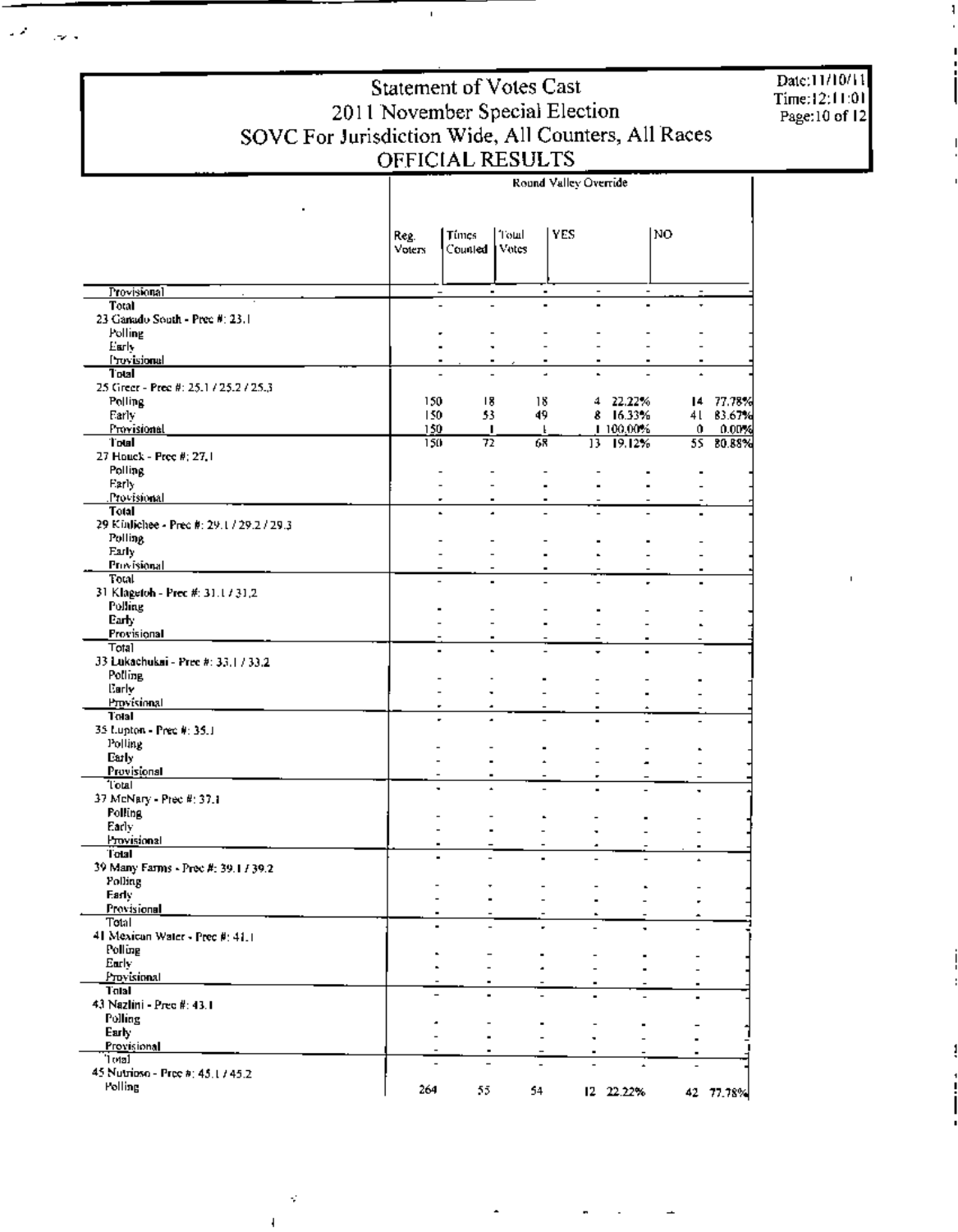Date:11/10/11 Time:12:11:01<br>Page:11 of 12

|                                                            | Round Valley Override    |                          |                  |      |           |                |           |  |
|------------------------------------------------------------|--------------------------|--------------------------|------------------|------|-----------|----------------|-----------|--|
|                                                            | Reg.                     | <b>Times</b>             | Total            | YES. |           | NO.            |           |  |
|                                                            | Voters                   | Counted                  | Votes            |      |           |                |           |  |
| Early                                                      | 264                      | 102                      | 95               |      | 26 27.37% |                | 69 72,63% |  |
| Provisional                                                | 264                      | 3                        | 3                | 0    | 0.00%     |                | 3 100.00% |  |
| Total                                                      | 264                      | 160                      | $\overline{152}$ |      | 38 25.00% | 114            | 75.00%    |  |
| 46 Oak Springs - Prec #: 46.1 / 46.2<br>Polling            |                          |                          |                  |      |           |                |           |  |
| Early                                                      |                          |                          |                  |      |           |                |           |  |
| <b>Provisional</b>                                         |                          | $\overline{\phantom{a}}$ | $\blacksquare$   |      |           |                |           |  |
| Total                                                      |                          |                          |                  |      |           |                |           |  |
| 48 Puerco East - Prec #: 48.1                              |                          |                          |                  |      |           |                |           |  |
| Polling                                                    |                          |                          |                  |      |           |                |           |  |
| Early.                                                     |                          |                          |                  |      |           |                |           |  |
| Provisional                                                |                          |                          | ٠                | ۰    |           |                |           |  |
| Total<br>49 Puerco West - Prec #: 49.1                     |                          |                          |                  |      |           |                |           |  |
| Palling                                                    |                          |                          |                  |      |           |                |           |  |
| Early                                                      |                          |                          |                  |      |           |                |           |  |
| Provisional                                                | $\blacksquare$           |                          |                  |      |           |                |           |  |
| Tutal                                                      |                          |                          |                  |      |           |                |           |  |
| 51 Red Mesa - Proc #: 51.1                                 |                          |                          |                  |      |           |                |           |  |
| Polling                                                    |                          |                          |                  |      |           |                |           |  |
| Early:                                                     |                          |                          |                  |      |           |                |           |  |
| Provisional                                                |                          |                          |                  | ٠    |           |                |           |  |
| Total                                                      |                          |                          |                  |      |           |                |           |  |
| 52 Red Valley - Prec #: 52.1<br>Polling                    |                          |                          |                  |      |           |                |           |  |
| Early                                                      |                          | ٠                        | $\blacksquare$   |      |           |                |           |  |
| Provisional                                                | ٠                        | ٠                        |                  |      |           |                |           |  |
| Total                                                      |                          |                          |                  |      |           |                |           |  |
| 54 Rock Point - Prec #: 54.1                               |                          |                          |                  |      |           |                |           |  |
| Polling                                                    |                          |                          |                  |      |           |                |           |  |
| Early                                                      |                          |                          |                  | ×.   |           |                |           |  |
| Provisional                                                |                          | ٠                        |                  |      |           |                |           |  |
| Totul<br>56 Rough Rock - Pree #: 56.1 / 56.2               |                          |                          |                  |      |           |                |           |  |
| Polling                                                    |                          |                          |                  |      |           |                |           |  |
| Farly                                                      |                          |                          |                  |      |           |                |           |  |
| Provisional                                                |                          |                          |                  | ۰    |           |                |           |  |
| Total                                                      |                          |                          |                  |      |           |                |           |  |
| 58 Round Rock - Prec #: 58,1                               |                          |                          |                  |      |           |                |           |  |
| Polling                                                    |                          |                          |                  |      |           |                |           |  |
| Early                                                      |                          | $\blacksquare$           | $\blacksquare$   | 4    |           |                |           |  |
| Provisional<br>Total                                       |                          |                          |                  |      |           |                |           |  |
| 59 Round Valley - Prec #: 59.1 / 59.2 / 59.3 / 59.4 / 59.5 |                          |                          | $\overline{a}$   |      |           |                |           |  |
| Polling                                                    | 688                      | 142                      | 131              |      | 68 51.91% |                | 63 48.09% |  |
| Early                                                      | $688 -$                  | 116                      | Ш                |      | 44 39.64% |                | 67 60.36% |  |
| <b>Provisional</b>                                         | 688                      | 7.                       | 7.               |      | 5 71,43%  | $\overline{2}$ | 28.57%    |  |
| Total                                                      | 683                      | 265                      | 219              | 117  | 46.99%    | 132            | 53.01%)   |  |
| 61 St. Johns - Pree# 61.1 / 61.2 / 61.3 / 61.4             |                          |                          |                  |      |           |                |           |  |
| <b>Polling</b>                                             | Ĭ.                       | $\overline{\phantom{a}}$ |                  |      | ٠         | ٠              |           |  |
| Early:                                                     | ۰                        |                          |                  |      |           |                |           |  |
| Provisional<br>Total                                       | $\overline{\phantom{a}}$ | ۰                        | ٠                | ٠    |           |                |           |  |
| 65 St. Michaels - Prec #: 65.1                             | ۰                        | $\blacksquare$           | $\blacksquare$   |      |           |                |           |  |
| Polline                                                    |                          |                          |                  |      |           |                |           |  |
| Carly                                                      | $\overline{\phantom{0}}$ | $\overline{\phantom{0}}$ | -                |      |           |                |           |  |
| Provisional                                                |                          | $\overline{a}$           |                  |      |           |                |           |  |
| Total                                                      |                          |                          |                  |      |           |                |           |  |
| 67 Sawmill - Prec #: 67.1 / 67.2                           |                          |                          |                  |      |           |                |           |  |

نم بر ا

 $\sim$   $\sim$ 

 $\mathbf{r}$ 

 $\mathbf{I}$ 

L